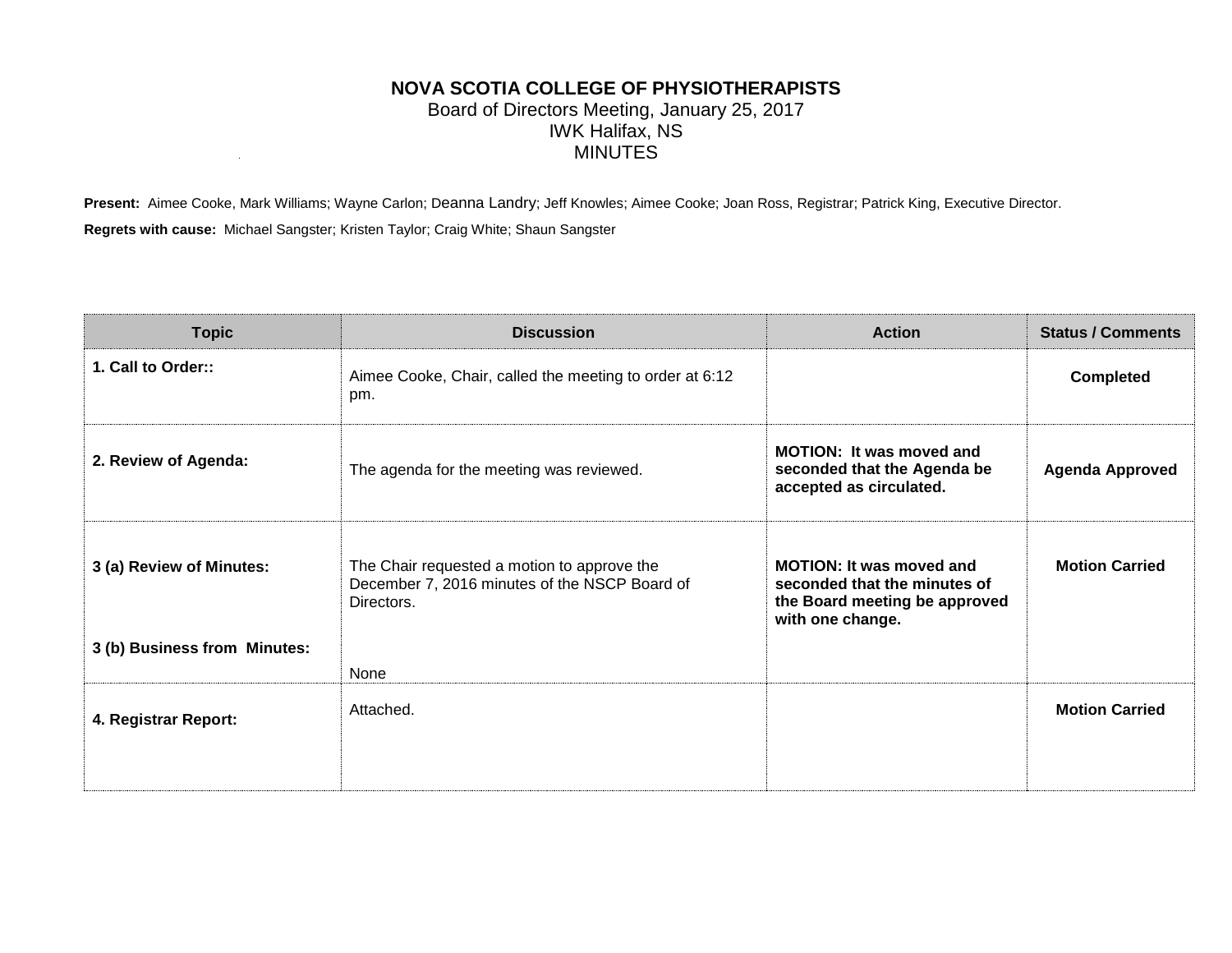## **NOVA SCOTIA COLLEGE OF PHYSIOTHERAPISTS** Board of Directors Meeting, January 25, 2017 IWK Halifax, NS MINUTES

| <b>Topic</b>                                                                                  | <b>Discussion</b>                                                                                                                                                                                                                                                                                                                                                                                                                                              | <b>Action</b>                                                                                      | <b>Status / Comments</b> |
|-----------------------------------------------------------------------------------------------|----------------------------------------------------------------------------------------------------------------------------------------------------------------------------------------------------------------------------------------------------------------------------------------------------------------------------------------------------------------------------------------------------------------------------------------------------------------|----------------------------------------------------------------------------------------------------|--------------------------|
| <b>5. Executive Directors Report</b>                                                          | Attached                                                                                                                                                                                                                                                                                                                                                                                                                                                       | <b>MOTION: It was moved and</b><br>seconded that the Executive<br>Director's Report be approved.   | <b>Motion Carried</b>    |
| 6. Treasurer's Report                                                                         | Mark Williams, Treasurer, reviewed the December 31,<br>2016 NSCP Financial Statements.                                                                                                                                                                                                                                                                                                                                                                         | <b>MOTION: It was moved and</b><br>seconded that the financial<br>statements be accepted.          | <b>Motion Carried</b>    |
| 7. Committee Reports:                                                                         |                                                                                                                                                                                                                                                                                                                                                                                                                                                                |                                                                                                    |                          |
| a) Investigations Committee:<br>b) Alliance:<br>c) Practice Standards:<br>d) Peer Assessment: | Mr. King reported that two complaints had been dismissed<br>since the last meeting of the Board and that one complaint<br>was still under consideration.<br>Nothing new to report.<br>Aimee reported that a couple of comments had been<br>received from the membership regarding the proposed<br>standard on Professional Boundaries. And that the<br>Committee would review these at it upcoming meeting on<br>Monday next.<br>Next meeting February 6, 2017 | It was moved and seconded that<br>Bonnie Doyle be added to the<br><b>Investigations Committee.</b> | <b>Motion Carried</b>    |
| f) Nominating Committee:                                                                      | See Mr. King's report.                                                                                                                                                                                                                                                                                                                                                                                                                                         |                                                                                                    |                          |
|                                                                                               |                                                                                                                                                                                                                                                                                                                                                                                                                                                                |                                                                                                    |                          |